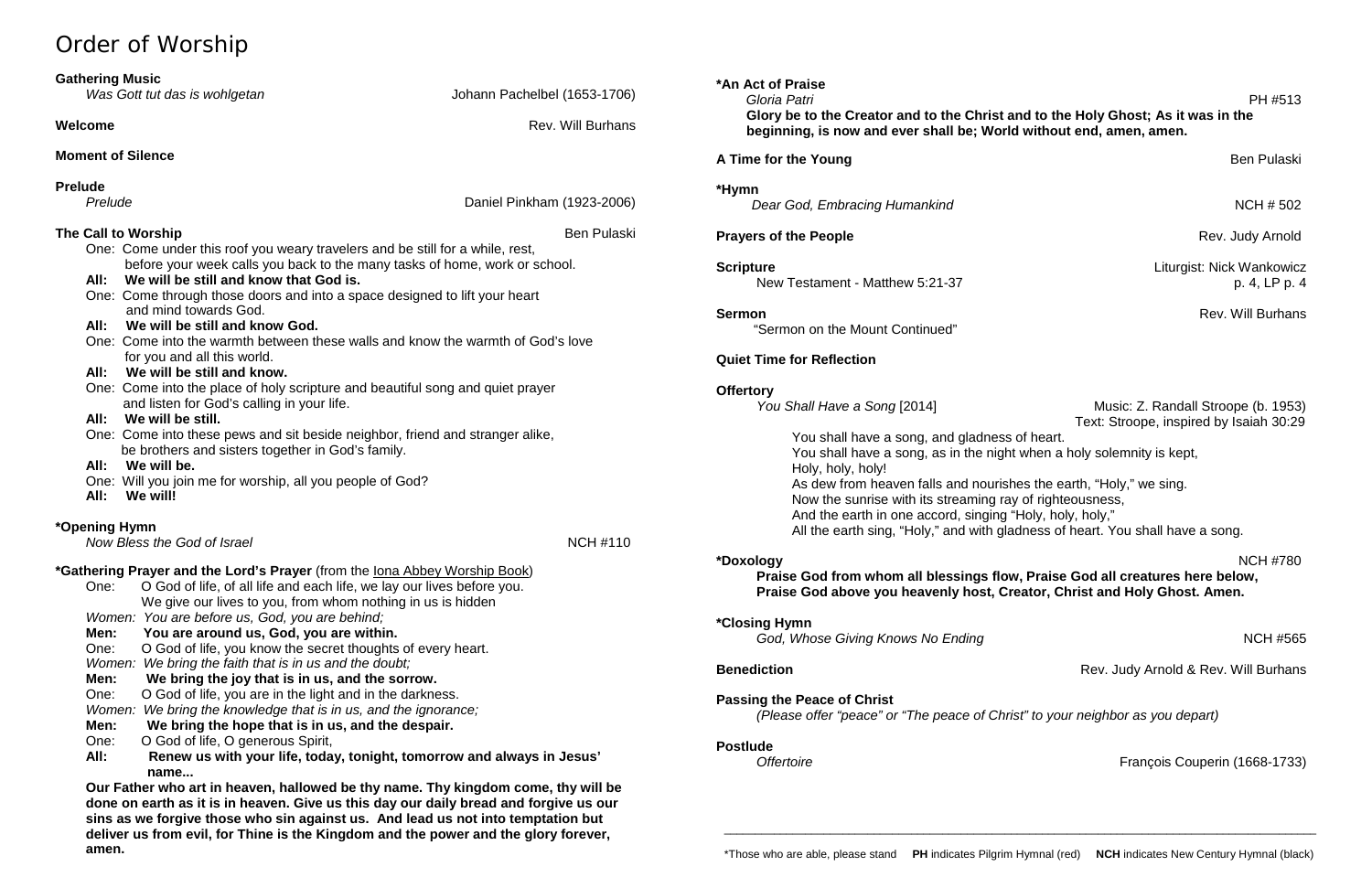## Today's Worship Service

#### **Sanctuary Flowers**

Today's Chancel flowers are given to the glory of God, and in loving memory of Ruth & Ross Rosenberger, Ruth & Leslie Coldsnow, and Grandparents Eva & Ara Coldsnow, by their children Constance & Peter Rosenberger.

### Meet Our Church

**First Congregational Church in Winchester, UCC,** *An Open and Affirming Congregation* 21 Church Street, Winchester, MA 01890 781 -729 -9180 **www.fcc -winchester.org**

We are a Christ -centered, nurturing community: growing in faith, serving in love, welcoming all with joy.

The Congregation, Ministers To The World Rev. William Burhans, Lead Pastor Rev. Ms. Judith B. Arnold, Associate Pastor Ms. Kathleen Zagata, RN, MS, CS, Minister of Congregational Health & Wellness Ms. Jane Ring Frank, Minister of Music & Worship Arts Mr. Ben Pulaski, Minister of Faith Formation: Children & Youth Mr. Jeffrey Mead, Organist Mr. Bradley Ross, Sexton Mr. Tyler Campbell, Assistant Sexton Ms. Sarah Marino, Office Manager The Rev. Dr. Kenneth Orth, Pastoral Counselor (Affiliate)

## Welcome!

We are happy you have joined us today for worship. We hope that in the coming hour of quiet, song, prayer, sacred scripture, and communal gathering, you will awaken more fully to God's presence in your life and the world around us.

#### **Restrooms**

Restrooms are located down the stairs as you first enter the front doors of the church.

#### **Accessibility**

Listening devices are available in the back of the sanctuary for the hearing impaired. An after -worship coffee hour is held in Chidley Hall on the bottom floor of the church building. An elevator is located out the doors to the right of the front chancel area and down the hall. Please ask a greeter if you need assistance.

#### **Childcare**

Children are always welcome in the sanctuary! We appreciate the sounds of little ones among us. If you'd prefer, there is a professionally staffed nursery on the floor beneath the sanctuary. Ask a greeter if you need help finding it.

#### **Family Room**

There is also a comfortable room with sofas, chairs, carpet and an audio link to the service for when you need more room to attend to your family. It is located just outside the doors to the right of the front chancel area.

#### **Children (Stepping Stones) and Youth Church School**

Classes for children and youth in pre -k through 12th grade are taught during worship. Families begin the worship service together in the sanctuary. Children are then invited to join us at the front (if they are comfortable) for the Time for the Young. Afterwards, the children and youth are led to their classrooms by their teachers.

#### **Get connected!**

Please tell us about yourself and/or request a prayer by filling out a Welcome/Prayer Request Card found in each pew and place it in the offering plate when it passes. We look forward to getting to know you at Coffee Hour, held downstairs immediately following the service. You can also learn more about our community through our website and Facebook page: **www.fcc -winchester.org facebook.com/fccwucc Text FCCW to 22828 to join our email list**

### **February 12 , 2017**

The Sixth Sunday after Epiphany 10:00 Worship Service